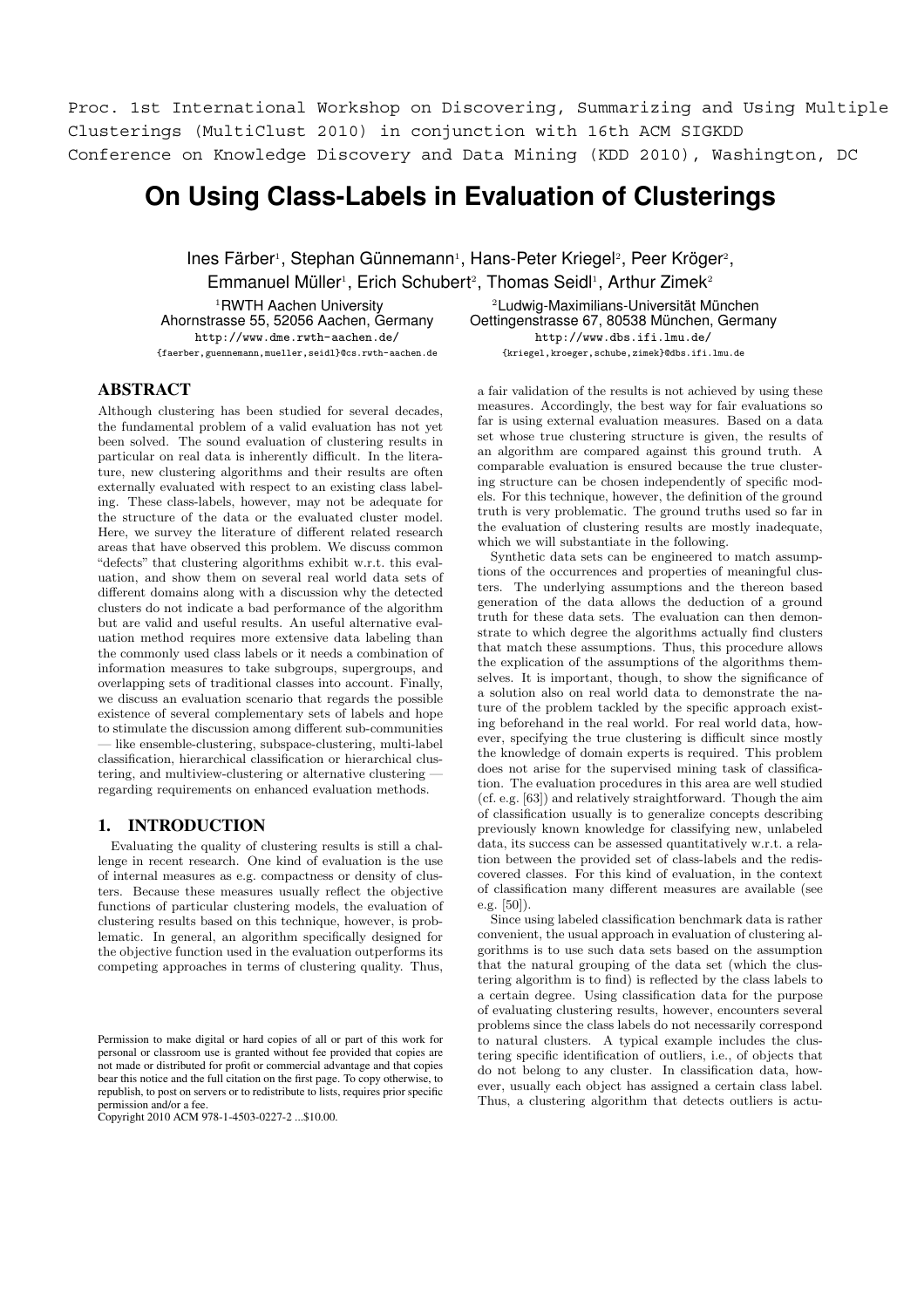ally punished in an evaluation based on these class labels even though it should be rewarded for identifying outliers as not belonging to a common cluster albeit outliers represent a genuine class of objects. Similar difficulties occur if the labeled classes split up in different sub-clusters or if several classes cannot be distinguished leading to one larger cluster. Consequently, in general, classes cannot be expected to exactly correspond to clusters.

Let us consider the problem from a different perspective. The already annotated classes usually do not completely exploit the knowledge hidden in the data. The whole point in performing unsupervised methods in data mining is to find previously unknown knowledge. Or to put it another way, additionally to the (approximately) given object groupings based on the class labels, several further views or concepts can be hidden in the data that the data miner would like to detect. If a clustering algorithm detects structures that deviate considerably from annotated classes, this could actually be a good and desirable result. Consider for example the case of subspace clustering algorithms [39], where not only groups of data objects define a cluster but also certain subsets (or combinations) of the attributes of the data. The general task definition of "subspace clustering" is to look for "all clusters in all subspaces" which allows for overlap of clusters, i.e., one object can belong to different clusters simultaneously in different subspaces. Therefore, determining the true clustering based on class labels cannot be accurate since different groupings for each individual object are possible. This observation goes beyond subspace clustering and is also true for other approaches. Alternative clustering and multi-view clustering methods are interested in finding clusterings that differ from a previously known clustering. Again, given the class labels, an evaluation may not be correct. Thus, for a meaningful evaluation of clustering algorithms, multiple labeled data should be used where for each object a set of possible clusters is specified — and such annotations of evaluation benchmark data sets should be updated if new, meaningful concepts can be identified in the data. Even the recently conducted experimental evaluations of subspace clustering algorithms [48, 46] suffer from these problems. In both studies, for real data sets, class labels have been assumed to correspond also to true clusters. A recent subspace clustering method for detecting orthogonal views in data, resorts to a different evaluation approach [28]. Multiple groupings are obtained by concatenating multiple times the object vectors of usual classification data (permuting in each step the order of objects). Thereby, for each object several clusters are generated and more meaningful conclusions are possible. This approach, however, is more like synthesizing data based on real data than solving the problems sketched here. Actually, the original problem is not solved since already the unmodified data comprises several groupings that are not incorporated into the evaluation. At last, the approaches in [19, 52] perform only a subjective evaluation by manually inspecting their results avoiding the problematic objective quantitative external evaluation.

Overall, the true hindrance of scientific progress in the area of clustering hence becomes apparent as being the lack of data sets carefully studied regarding their clustering structure and suitably prepared for a more meaningful evaluation of clustering approaches. Here, we discuss and demonstrate the problems in using classification data for cluster evaluation. We aim at studying the characteristics of natural groupings in real world data and we describe different meaningful views or clusters within these data sets. We try to derive general problems and challenges for evaluating clusterings in order to attract the attention of the research community to this problem and to inspire discussions among researchers about how enhanced evaluation procedures could and should look like. This would be beneficial because we envision to annotate real world data with the information on alternative clusters in order to obtain reasonable groupings for the task of clustering and to eventually substitute the naive class label approach. It is our hope that if these more carefully annotated data sets can be provided along with enhanced evaluation procedures, this may initiate research for a more meaningful evaluation of clustering algorithms in the future.

Although the problem we are sketching here has not found much attention so far, we find some related observations in the literature which we lay out in Section 2. The formalization of the introduced problems and case studies on exemplary data sets that contain more than one meaningful set of concepts are provided in Section 3. Our observations lead to a new procedure for the evaluation of clustering results. In Section 4, we discuss possible evaluation scenarios. Section 5 concludes the paper.

# 2. RELATED WORK

### 2.1 The Problem in Different Research Areas

It has been observed now and then that classes and clusters need not be identical but, for example, one class can comprise several clusters. Such observations on the difference between clusters and classes have been occasionally reported in different research areas. However, in none of these research areas this difference has been truly taken into account for the evaluation of approaches, as we survey below.

An example concerned with *traditional clustering* is [15], where the difference between clusters and classes is noted though not taken into account for the evaluation. The clustering research community did not pay much attention, however, on this rather obvious possibility. For example, although the observation of [15] is quoted and used for motivating *ensemble clustering* in [57], the evaluation in the latter study uses uncritically classification benchmark data sets (including the pendigits data set that we survey below in Section 3.4). The problematic variants of approaches to ensemble clustering cannot be discussed here. It is, however, our conviction that the results we report in this study are of utmost importance especially for the research on ensemble clustering since focussing on one single clustering result in the presence of different, possibly equally important clustering solutions, is an inherent flaw of many approaches to ensemble clustering.

In the research on classification, the topic of *multi-label classification* is highly related. Research on this topic is concerned with data where each object can be multiply labeled, i.e., belong to different classes simultaneously. An overview on this topic is provided in [60]. In this area, the problem of different simultaneously valid ground truths is usually tackled by transforming the complex, nested or intersecting class labels to flat label sets. One possibility is to treat each occurring combination of class labels as an artificial class in its own for training purposes. Votes for this new class are eventually mapped to the corresponding original classes at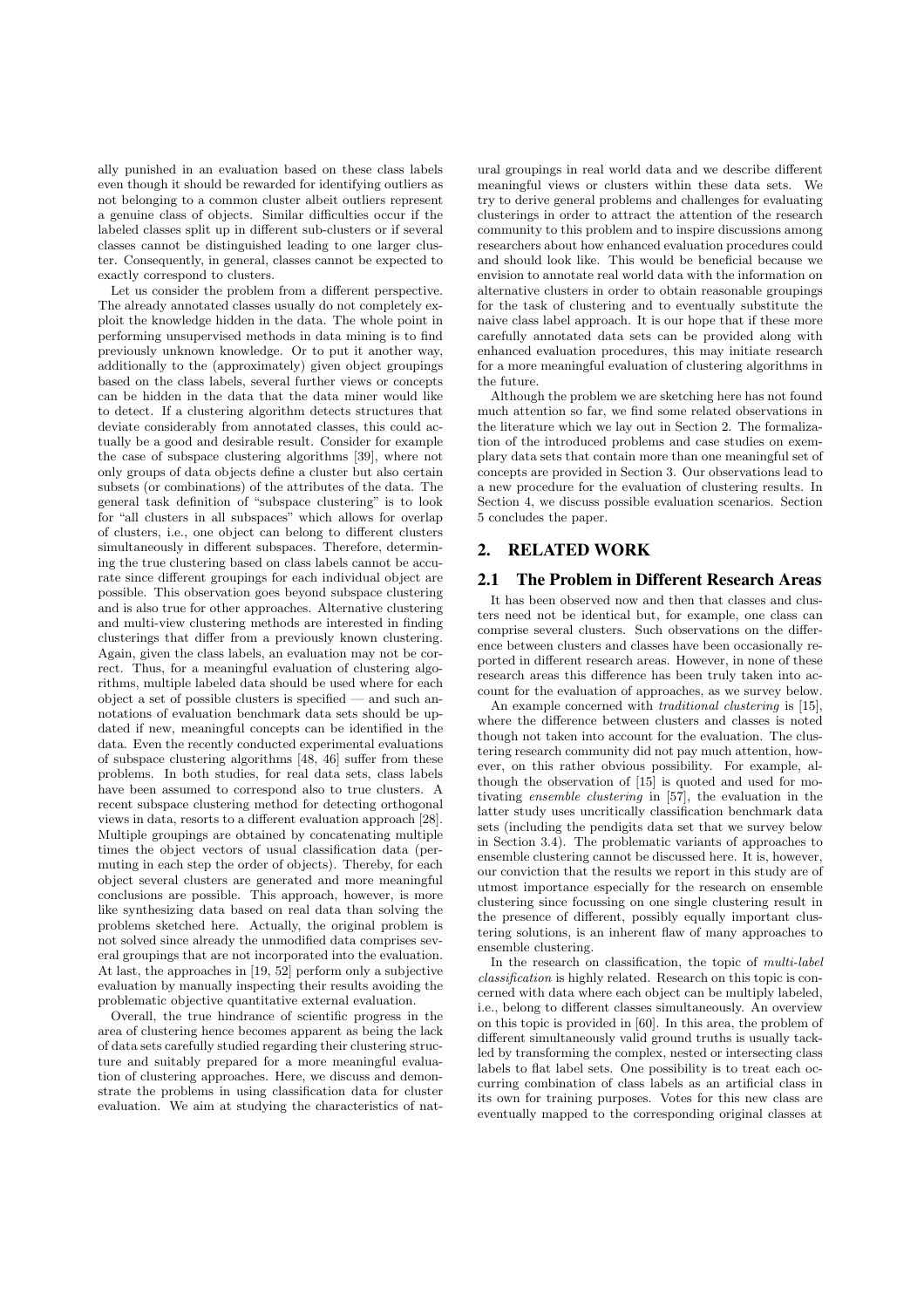classification time. There are, of course, many other possibilities of creating a flat set of class labels (see e.g. [53, 29, 12, 60]). It is, however, remarkable that none of these methods treat the multi-label data sets in their full complexity. This is only achieved when algorithms are adapted to the problem (as, e.g., in [17, 59]). But even if training of classifiers takes the complex nature of a data set into account, the other side of the coin, evaluation, remains traditional. For clustering, no comparable approaches exist yet. Again, our present study envisions to facilitate development of clustering approaches more apt to treat such complex data. This is, however, also partly motivating subspace clustering and biclustering (see below) but even there, no suitable evaluation technique has been developed until now.

A special case of multi-label classification is *hierarchical classification* (see e.g. [38, 44, 14, 11, 13]). Here, each class is either a top-level class or a subclass of any other class. Overlap among different classes is present only between superclass and its subclasses (i.e., comparing different classes vertically), but not between classes on the same level of the hierarchy (horizontally) or classes not sharing a common superclass. Evaluation of approaches to hierarchical classification is usually performed by choosing one specific level corresponding to a certain granularity of the classification task. Hierarchical problems have also been studied in clustering and actually represent the majority of older work in this area [55, 62, 54, 33]. Recent work includes [7, 58, 1, 2, 4]. Though there are approaches to evaluate several or all levels of the hierarchy [23], there has never been a systematic, numerical methodology of evaluating such hierarchical clusterings *as hierarchies*. The cluster hierarchy can be used to retrieve a flat clustering if a certain level of the hierarchy is selected for example at a certain density level.

In the areas of *bi-clustering* or *co-clustering* [43, 39] it is also a common assumption in certain problem settings that one object can belong to different clusters simultaneously. Surprisingly, although methods in this field have been developed for four decades (starting with [32]), there has not been described a general method of evaluation of clustering results in this field either. Some approaches are commonly accepted for the biological domain of protein data, though, which we will shortly describe below.

*Subspace clustering* pursues the goal to find all clusters in all subspaces of the entire feature space [39]. This goal obviously is defined to correspond to the bottom-up technique used by these approaches, based on some anti-monotonic property of clusters allowing the application of the APRI-ORI [56] search heuristic. Examples for subspace clustering include [5, 16, 49, 37, 9, 47, 10, 45, 41]. Since the initial problem formulation of finding all clusters in all subspaces is rather questionable (the information gained by retrieving such a huge set of clusters with high redundancy is not very useful), subsequent methods often concentrated on possibilities of restricting the resulting set of clusters by somehow assessing and reducing the redundancy of clusters, for example to keep only clusters of highest dimensionality. However, none of these methods were designed for detection of alternative subspace clusters. Only recently, for subspace clustering the notion of orthogonal concepts has been introduced [28] constituting a direct connection between the areas of subspace clustering and alternative clustering.

Recently, the problem description of *multiview clustering* [19, 36] or *finding alternative clusterings* [21, 52] has been brought forward. The results stated in these studies concur with our observations that different (alternative) clustering structures in one data set may be possible, meaningful, and a good result for any clustering algorithm. However, they implicitly also support our claim that new evaluation techniques are necessary. Since they cannot rely on the flat and simple set of class labels for evaluation, they evaluate their alternative clustering results mainly by manual inspection and interpretation of the clusters found. While the notion of multiview clustering [19] is closely related to the problems tackled in subspace clustering, the notion of alternative clusterings discussed in [21, 52] provide a different perspective not relying on the notion of subspaces or different views of a data set but constraining clustering solutions to differ from each other. In [30], the problem setting is explicitly described as seeking a clustering different from the already known classification. Nevertheless, regarding a quantitative evaluation of results, all these approaches concur with the other research areas sketched above in motivating the considerations we present in this study.

In summary, we conclude that (i) the difference between clusters and classes, and (ii) the existence of multiple truths in data (i.e., overlapping or alternative — labeled or unlabeled — natural groups of data objects) are important problems in a range of different research areas. These problems have been observed partly since decades yet they have not found appropriate treatment. This observation motivates our detailed discussion of the problems resulting for an appropriate evaluation of clustering algorithms in order to trigger efforts for developing enhanced evaluation techniques.

### 2.2 Observations in Different Data Domains

Similarly to these problem observations in different research areas we observe also the usage of several data domains showing multiple hidden clusters per object. In general all of the multiview and alternative clustering evaluations are based on such databases. Furthermore, there are similar observations in the more application oriented domain of gene expression analysis.

Data used in the experiments of recent techniques [19, 21, 52], range from the pendigits database provided by UCI ML repository [24] up to image databases containing Escher images which are known to have multiple interpretations to the human eye [52]. In general, the observation for all of these databases is that data are known to contain multiple interpretations and thus also multiple hidden clusters per object. However, all of these databases provide only single class labels for evaluation.

For gene expression data, one observes multiple functional relationships for each gene to be detected by clustering algorithms. A couple of methods has been proposed in order to evaluate clusters retrieved by arbitrary clustering methods [8, 64, 6]. These methods assume that a class label is assigned to each object of the data set (in the case of gene expression data to each gene/ORF), i.e. a class system is provided. In most cases, the accuracy and usefulness of a method is proven by identifying sample clusters containing "some" genes/ORFs with functional relationships, e.g. according to Gene Ontology (GO) [8]. For example, FatiGO[6] tries to judge whether GO terms are over- or under-represented in a set of genes w.r.t. a reference set. More theoretically, the cluster validity is measured by means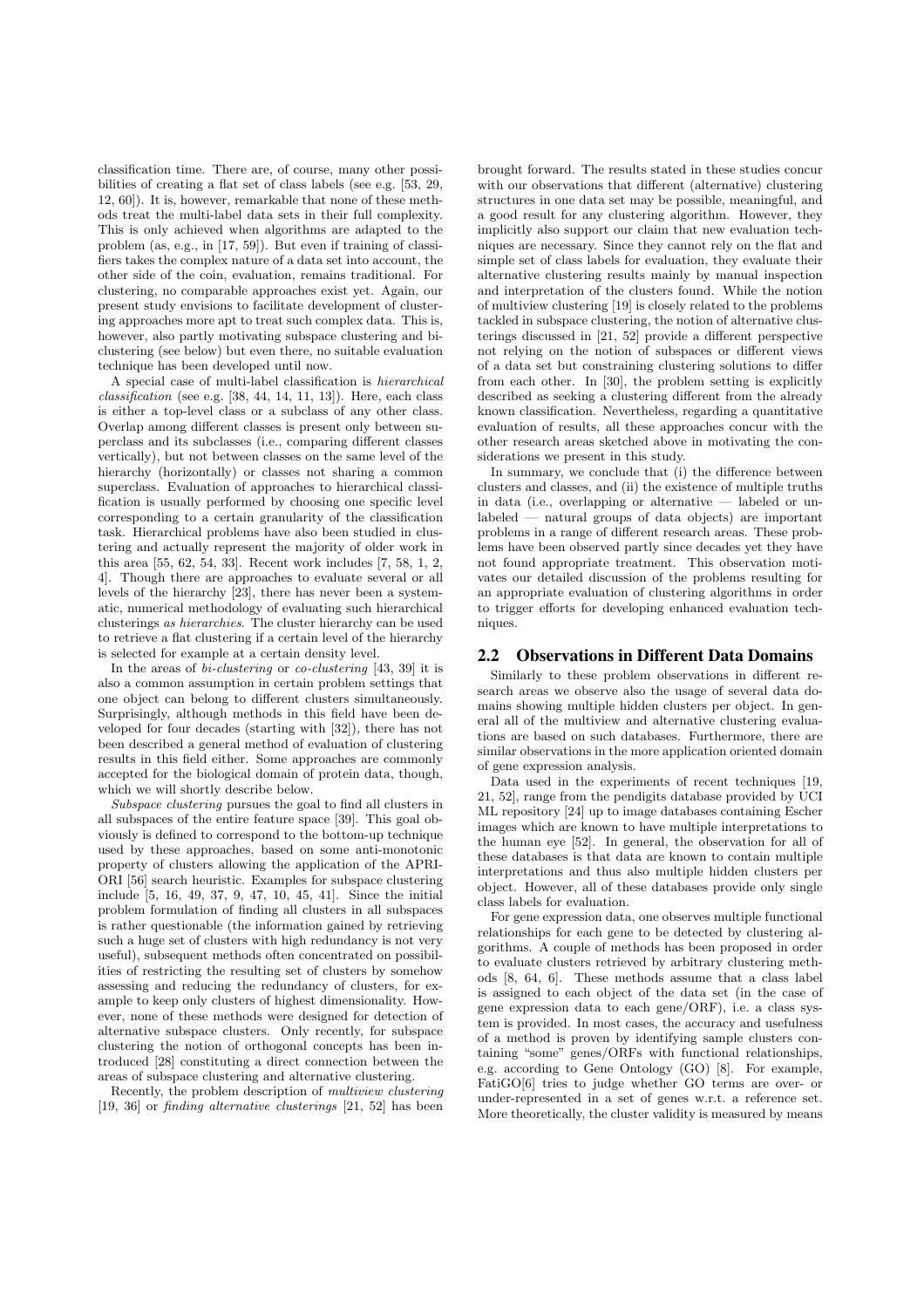of how good the obtained clusters match the class system where the class system exists of several directed graphs, i.e., there are hierarchical elements and elements of overlap or multiple labels. However, examples of such measures include precision/recall values, or the measures reviewed in [31]. This makes it methodically necessary to concentrate the efforts of evaluation at one set of classes at a time. In recent years, multiple class-driven approaches to validate clusters on gene expression data have been proposed [20, 25, 27, 40, 51].

Previous evaluations do in fact report many found clusters to not obviously reflect known structure, possibly, however, due to the fact that the used biological knowledge bases are very incomplete [18]. Others, however, report a clear relationship between strong expression correlation values and high similarity and short distance values w.r.t. distances in the GO-graph [61] or a relationship between sequence similarity and semantic similarity [42].

In summary, although the research community concerned with gene expression data is pretty aware of the fact that there is not a one-and-only flat set of class-labels and that, if there were one, to rediscover it by using clustering is in itself not a meaningful goal of scientific progress, there is also no readily generalizable methodology for evaluating clustering algorithms in presence of complex, possibly overlapping layers of different classes.

## 3. ALTERNATIVE CLUSTERINGS

As motivated in the previous sections there are multiple meaningful reasons to allow alternative clusterings. In such cases there is not one ground truth to be detected by a clustering task but there are multiple alternative valid solutions. Let us formalize this before providing some case studies on real world data.

#### 3.1 Classic Evaluation of Clusterings

A typical clustering algorithm aims at detecting a grouping of objects in disjoint clusters  $\{G_1, \ldots, G_k\}$  such that similar objects are grouped in one cluster while dissimilar objects are separated in different clusters. For evaluation usually a given ground truth, such as the class labels in classification data sets is used. In such databases, each object is assigned to exactly one class out of  $\{C_1,\ldots,C_l\}$ . The basic assumption is that these class labels constitute an ideal clustering solution which should be detected by any useful clustering algorithm. In typical clustering evaluations (e.g. [46, 48]), one uses purity and coverage measures for comparison of a detected cluster  $G_i$  with the given classes  $C_i$ . Such evaluations result in perfect quality of a clustering solution if its clusters represent exactly the given classes. The quality defined by these measures decreases if a detected cluster does not represent one of the given class labels, if class labels are split in multiple clusters, or if different class labels are mixed in one cluster. Different possibilities for comparing partitions exist (see e.g. [35, 50]) but they suffer from the same problem.

We doubt that such an evaluation based only on one given class label per object is a fair and meaningful criterion for high quality clusterings. In fact it can be seen as an "overfitting" of the evaluation method to the class labels. Clustering is usually used to discover new structures in the data, instead of reproducing known structure.



**Figure 1: Toy example on alternative clusters**

# 3.2 Clustering "Defects" Analyzed

When analyzing clustering results, one often encounters clusters that are meaningful, but do not necessarily correspond exactly to the class labels used in evaluation. In the following, we want to discuss some of the common "defects" and their causes theoretically. Below (Section 3.4), we will discuss exemplary real-data occurrences of these defects.

Figure 1 shows two example clusterings of the same data set. The first clustering extracted the feature projections (also: view, subspace)  $X$  and  $Y$  and identified the groups on the left side, which correspond closely to the class labeling, visualized as shape of the objects. A typical evaluation scenario would assign a high score to this result. The clustering on the right hand side, using  $W$  and  $Z$  projections, scores rather low in traditional evaluation: none of the clusters corresponds closely to a class label, even the circle objects are broken apart into two separate clusters. However, when you take the color of the objects into account, this partitioning of the data is perfect. So assuming that the color is a hidden structure in the data, this is a very good clustering result (albeit it is not as useful for re-identification of the original classes). In particular, the second clustering discovered a hidden structure in the circular shaped objects. As such, the second result actually provides more insight into the data: the circular class can be split into two meaningful groups, while the other classes have a grouping that is orthogonal to their classes. When taking this result into a classification context, this allows for improved training of classifiers, by training two classifiers for the circular objects and by removing the  $W$  and  $Z$  features for separating the other classes.

Commonly observed differences between a real clustering result and a class labeling include:

**Splitting of Classes into Multiple Clusters:** A clustering algorithm might have detected subgroups of one class as multiple clusters. Thus, they split the original class structure in more than one cluster. In our example we observe this phenomenon for the green and red circles. Based on the clustering, the elements of such subgroups might be quite dissimilar to each other although they are labeled with the same class. This is in general true for classes representing a multi-modal distribution. However, using class labels (e.g. the shape in our example) in the evaluation often results in allegedly bad clustering quality.

**Merging of Classes into a Single Cluster:** Then again, multiple class labels might be detected together in one cluster. Objects from different classes might share common properties for some attributes, such that they are grouped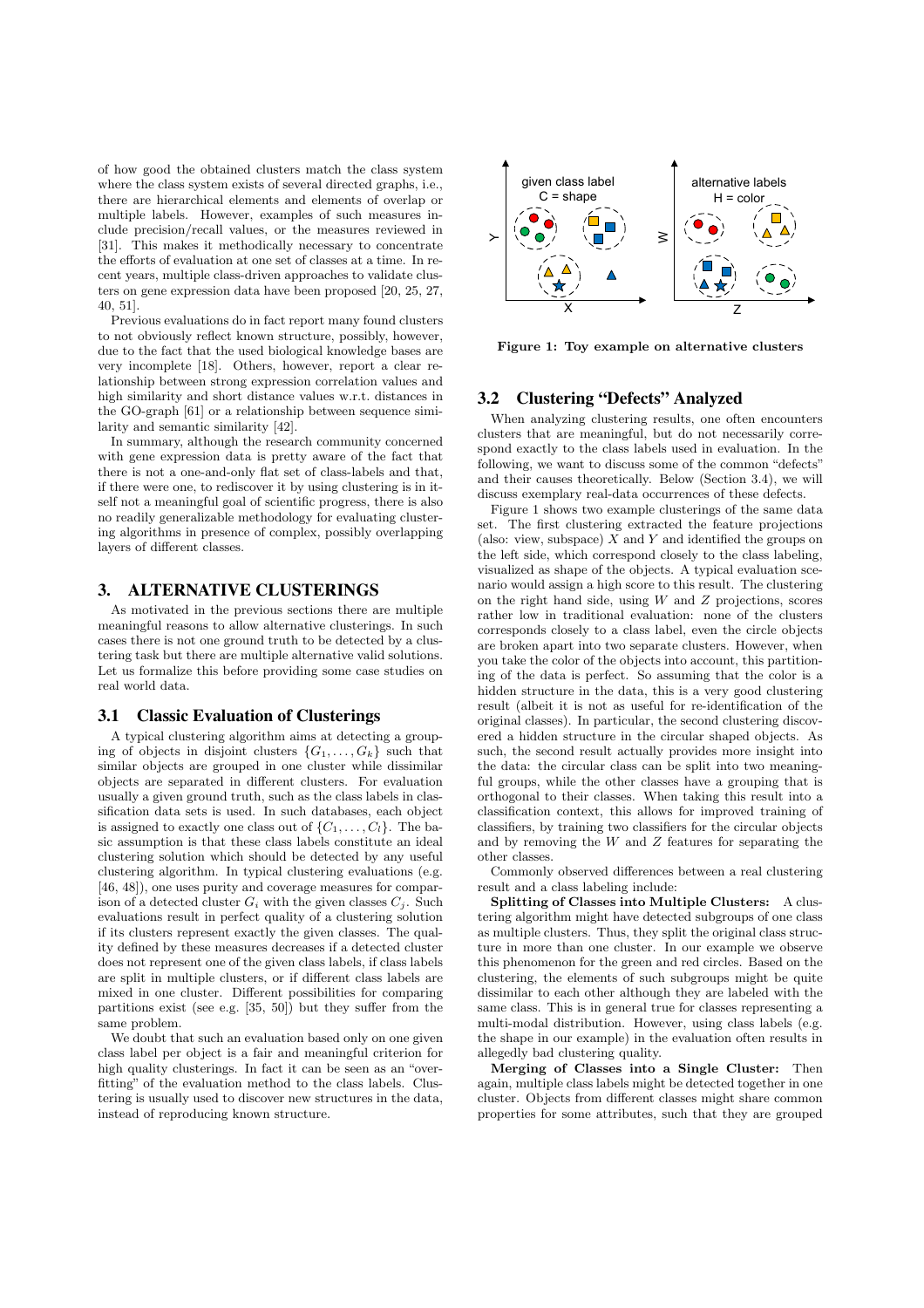together. In our example, both the orange and blue cluster in the  $W$  and  $Z$  projection are mixing-up different shapes. There is no completely merged cluster in the toy example, but we will observe many examples in the real world experiments.

**Missing Class Outliers:** Clustering algorithms often determine only obvious groupings as clusters and do not try to assign outlying objects. However in a class label context, also "class outliers" (that is unusual members of the class) are assigned the same label. In a classification context, these objects are important. For example, a Support Vector Machine relies on such objects as support vectors. In a clustering context, models are derived and the focus is on typical objects. When learning correlation models [3], such untypical objects can significantly reduce model quality. An example of treating class outliers in an evaluation different than class inliers is [34].

**Multiple (Overlapping) Hidden Structures:** As a common observation, one class label per object is not sufficient to represent multiple hidden structures. Recent clustering applications aim at such multiple and alternative cluster detection [30, 19, 36, 21, 52]. As a consequence, also the methodology of evaluation should be reconsidered in these cases. As depicted in our example, the hidden structure is not only the object shape but also its color. Using this alternative hidden grouping  $\{H_1,\ldots,H_m\}$  is essential for a fair evaluation of alternative clusterings. Each alternative hidden group  $H_i$  might represent a split of the original class labels or a totally different grouping by mixing-up multiple classes or parts thereof. Thus, classes  $C_i$  and alternative hidden structures H*<sup>j</sup>* together provide a more enhanced ground truth for cluster evaluation.

## 3.3 Evaluation Challenge

Evaluating a clustering against a data set containing alternative hidden groupings requires more sophisticated techniques. For example, when a clustering algorithm merges two classes that belong to the same hidden group, or splits a class into two clusters according to two hidden groups, this does not indicate an entirely bad performance of the algorithm. Similarly, a clustering algorithm identifying some class outliers as noise objects should not be heavily penalized in an evaluation of its results. But of course the clustering should still convey some meaning and not just contain arbitrary groups. In general, the evaluation of clusterings can happen at two levels: The first level deals with the question whether a sensible structure has been found or not while the second level evaluates the significance of this structure, i.e., whether it is trivial or not.

For the first level of evaluating clustering results typically the idea of partitionings of data is considered. Class labels usually define a *disjoint* and *complete* partitioning of the data. Many clustering algorithms return a similar partitioning, often with a special partition  $N$  of "noise" objects, that could also be seen as partitions that only contain a single object each. Frequently, this partition is treated the same way as a cluster, and the same happens for class labels that identify outliers. Hierarchical class labels and clusterings represent a more advanced structure. In a strict hierarchy, every cluster has at most one parent cluster. Some algorithms such as ERiC [4] can also produce arbitrarily (multi-) nested clusters. For many data sets there exists more than one meaningful grouping. Sometimes these groupings are



**Figure 2: Different ways of digit notation**



**Figure 3: Different types of digits 9 and 3**

orthogonal in the sense that there is no or only little correlation between the clusters of each grouping. Algorithms such as OSCLU [28] are able to detect these orthogonal clusters that often occur when the data is comprised of multiple views.

The most basic formulation however is that a data set can contain any number of non-disjoint "concepts" C*i*. A data object can belong to any number of concepts. In a classification context, one can discern "interesting" and "uninteresting" concepts based on their correlation with the classification task. In a clustering context, concepts can be rated based on their information value (concepts having a reasonable size) but more importantly based on their discoverability using naive methods. This is more related to the second level of evaluating clusterings mentioned above. For example in an image data context, the concept of images with "dominant color red" can be considered of low value since this concept can be defined using a static, data-independent classifier. A clustering algorithm that merely groups images by color indeed detects a proper grouping of objects — but a rather trivial grouping.

#### 3.4 Case Studies

The general phenomena of multiple alternative clusterings have been observed in multiple applications as surveyed above (Section 2). Here, we highlight and illustrate our key observations using two well-known real world data sets.

**Pendigits Data Set:** First, we consider the hidden clustering structures in the Pendigits database from the UCI repository [24]. In the Pendigits data set, hand written pen digits (objects) are described by 8 measurements of  $(x, y)$ positions. These are concatenated in a digit trajectory described by a 16 dimensional feature vector. For distinction of pen digits, clearly not all of the pen positions are important. Some digits show very similar values in the first positions as they all start in the upper left area. Thus, using a certain projection of the database one can distinguish certain subgroups of digits. As we will see, these subgroups do not necessarily correspond to the digit values given as class labels.

A careful manual analysis of this data set reveals that there exist different ways of notation for equal digits, as can be seen in Figure 2. Most of the common clustering methods, especially in full space, will therefore not detect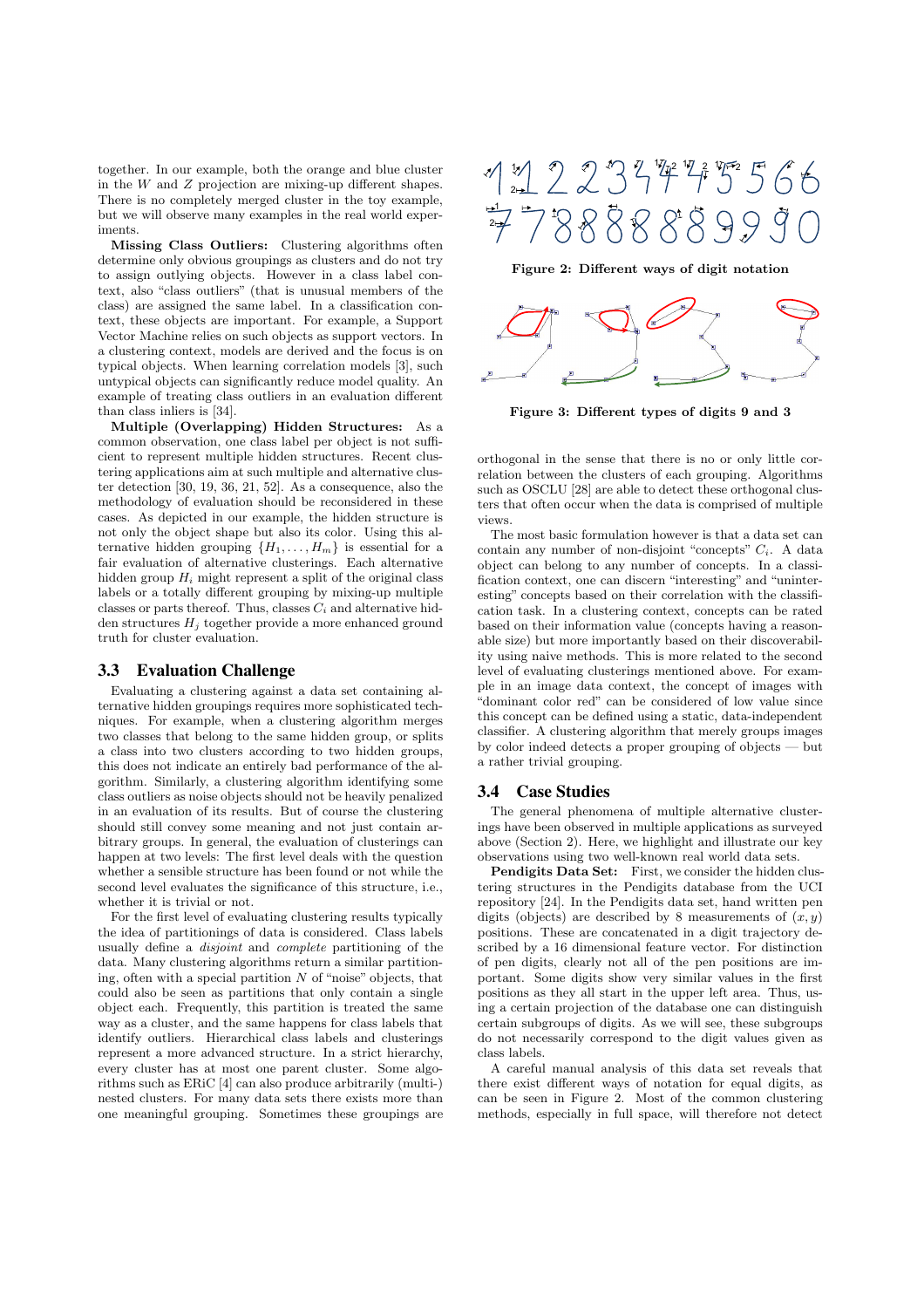

**Figure 4: Two objects with similar shape in ALOI. The left can contains red, the right can contains yellow play dough.**

all instances of one digit in one cluster but will split classes into multiple clusters. In the following we will take a closer look at differences in digit writing exemplarily for digits 3 and 9 in Figure 3. We consider the two basic observations of splitting classes and mixing-up classes in this real world example. For the class of digit 9 we observe a clear split into two detected clusters. While some of the digit 9 objects start in the upper right corner, a second subgroup of digit 9 objects start also at the rightmost position but with an offset downwards. Considering the first pen position stored in the first attributes, a subspace clustering algorithm should clearly separate these two types. On the other side, there are digits exhibiting highly similar trajectories although they represent different digit values. For the depicted digit 3 and digit 9 we observe a common ending of the trajectory. Both show a clear round curve stored as similar values in their last attributes. Thus, considering these attributes only as a subspace will lead to mixing-up of these two classes.

These are only two examples of alternative clusters hidden in this real world data set. We have found many more valid groupings of digits, representing almost 30 different groups of digits in contrast to the 10 given classes provided by the original classification database from the UCI archive. Thus, using only the given class labels might result in an unfair comparison especially for recent clustering tasks like subspace and alternative clustering.

**ALOI Data Set:** The real world data set "ALOI" comes from the ALOI image database [26]. The ALOI database consists of 110, 250 images (instances) of 1, 000 objects taken from different orientations and in different lighting conditions, each object being treated as a class. We produced color histograms based on the HSB color model using  $7\times3\times3$ bins. Running DBSCAN with Histogram Intersection distance with  $\varepsilon = 0.20$  and minPts = 20 the data set clusters into 370 clusters and noise, where noise contains around half of the data, three large clusters and a variety of small clusters often around 50 images. Many of these small clusters are pure, with all images coming from the same object. But there are some clusters with more interesting contents. Figure 4 shows two objects from a larger cluster found containing images from exactly 2 objects: The rather coarse binning into 7 hue values made the two objects next to identical with respect to this representation. Note that we used a rather traditional clustering algorithm and that the mixing up in this case truly happens already at the feature extraction process but this is not the point here. While the objects were distinguishable using larger color histograms, they do have a clear semantic relationship as the objects differ only in their color. Even the best shape based features (and clustering algorithms on top of that) would (and *should*) not be able to separate them.



**Figure 5: Three objects in two views from ALOI. DBSCAN on color histograms generated one cluster containing front views (top row), another cluster containing side and back views (bottom row).**



**Figure 6: Different rubber duckies in ALOI, not separated by DBSCAN.**

An even more interesting sample is formed by two clusters containing images from 3 different objects. Figure 5 contains images from these clusters. But instead of separating objects into different clusters, the algorithm separated different views on the objects, with one cluster containing the front views of all three objects (46 images) and the other cluster containing back and side views (66 images), again of all three objects. Obviously, this is due to the three objects being very similar baking mixes and having next to identical colors on the front, with the back and side views having different characteristic colors. Again, adding shape features would not yet help the algorithm to discern the objects. It can be claimed that "it is a feature, not a bug" that the extracted features, distance function and clustering algorithm produce these results. The detected groups have a valid semantic meaning that can be easily described in natural language as "baking mix front views" and "baking mix side and back views".

Figure 6 is yet another example from the same DBSCAN run, where it failed to separate two classes. This cluster contains images of two different rubber duckies contained in the ALOI set. While they are separate objects (one rubber duck is wearing sunglasses), it is debatable whether or not a clustering algorithm should cluster these objects into two separate clusters or merge them into a single one. There are plenty examples of this kind: two similar red molding forms, two painted easter eggs in similar colors, five yellow plastic objects of a larger size, two next to identical metal cans.

Table 1 gives some example concepts on ALOI. Some of these can be seen as hierarchical concepts (e.g. exact object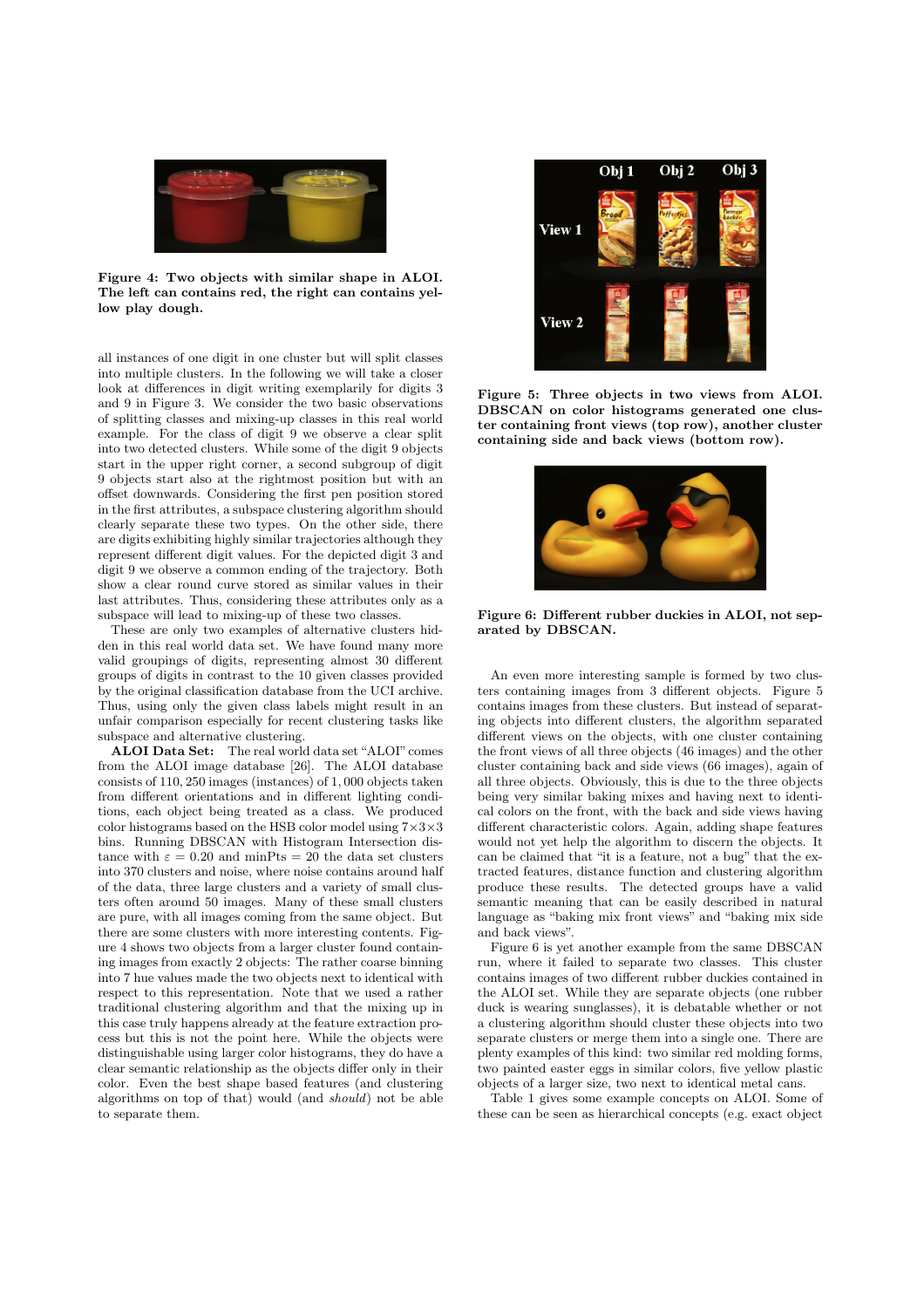| Concept            | Available | Example                      |
|--------------------|-----------|------------------------------|
| Exact Object       | Filename  | 123                          |
| Lighting condition | Filename  | $18c3$ ( <i>incomplete</i> ) |
| Viewing angle      | Filename  | $r35$ (not comparable)       |
| Object type        | no        | bell pepper, fruit, $\dots$  |
| Dominant color     | no        | vellow                       |
| Size               | no        | small, $large, \ldots$       |
| Basic shape        | nο        | $rectangular, \ldots$        |

**Table 1: Example concepts on ALOI**

being a subdivision of object type), others are clearly orthogonal: there are red bell peppers (dominant color red, object type bell pepper) as well as yellow bell peppers, red play dough and yellow play dough (dominant color yellow, object type play dough). Specialized features can be useful to identify some of these concepts (e.g. color bias for lighting conditions), but in particular the object type concepts are a human concept that does not necessarily map to object properties (e.g. "fruit" as informal human concept that often disagrees with the biological notion of a fruit).

## 4. POSSIBLE EVALUATION SCENARIOS

So far, we surveyed different research areas and different data domains backing up the conjecture that a single goldstandard provided in terms of class labels is not sufficient information to judge about different merits of different clustering algorithms. Annotated class labels are insufficient to function as a ground truth for clustering evaluation for several reasons. First, class labels represent a theoretical aggregation of data objects. This categorization may not become spatially manifested in the sense of cluster definitions. Class structures therefore do not necessarily represent an underlying clustering structure. Second, for many databases more than one view with meaningful and interesting clusters can be determined. With multiple views, several, potentially overlapping clusters are possible such that one object can be assigned to more than one cluster.

As a consequence of these insights, an evaluation solely based on traditional class labels as ground truth does not allow to draw any conclusions about the quality of the clustering approach under consideration. A more careful annotation of data sets, that tries to account for the inherent clustering structure of the data, will lead to more objective and meaningful conclusions and quality statements for the evaluation results (cf. Fig. 7). Previous approaches compared their clustering results solely against the class labels. The idea is now to compare the results with additional sets H*<sup>i</sup>* of concept annotations. While the former evaluation procedures more or less tested the applicability of a particular cluster approach as classifier, an evaluation enhanced by considering also hidden structures allows insights into the ability of the cluster approach itself to capture particular concepts, also in dependance on the views involved. For example, a hierarchical clustering may rely on one view to detect a larger concept, then use another view to split this into subconcepts.

The provision of such cluster oriented ground truths is a major step towards enhanced, meaningful and objective clustering evaluation. However, a such structured ground truth rises new challenges and questions. Solving these challenges is beyond the scope of this paper but one aim of this



**Figure 7: Traditional vs. enhanced evaluation.**

contribution is to attract the attention of the research community to these problems and inspire discussions on how such solutions should look like.

If multiple hidden clusters are annotated to the data, commonly used evaluation measures are not appropriate anymore. A new, more meaningful evaluation measure has essentially to cope with several of the following scenarios and the question is whether to allow or to punish them:

- A result cluster covers exactly one concept but only contains part of the objects (e.g. missing outlier members).
- A result cluster covers the join of multiple concepts either completely or also only partially.
- The most challenging problem will probably be the case of newly detected clusters, not yet covered by a concept in the ground truth. To punish or reward the mentioned newly detected clusters presumes, that one has fully understood the clustering structure.
- Since the ground truth may represent different views like e.g. *rotation*, *color*, or *shape*, it is also reasonable to discuss the intersection of ground truth concepts from different views. These deviated clusters describe multiple views simultaneously, like *color* ∧ *shape*.

In some cases, the experienced user might be able to select a feature space and a clustering algorithm that is biased towards the desired concept level. However, here we are concerned with a fair evaluation of clustering algorithms without focussing on certain application areas. By this survey and our observations, we finally hope to stimulate discussion about the problems between the different research communities and to enhance the mutual understanding of scientists concerned with different, but related problem formulations.

# 5. CONCLUSION

In this study, we surveyed different research areas where the observation that different clustering solutions may be equally meaningful has been reported. The obvious conclusion is that the evaluation of clustering results w.r.t. some one-and-only gold standard does not seem to be the method of choice. It is not only somewhat questionable to evaluate unsupervised methods as clustering in the same way as one evaluates supervised methods where the concept to be learned is known beforehand. The already annotated classes are not even interesting in terms of finding new, previously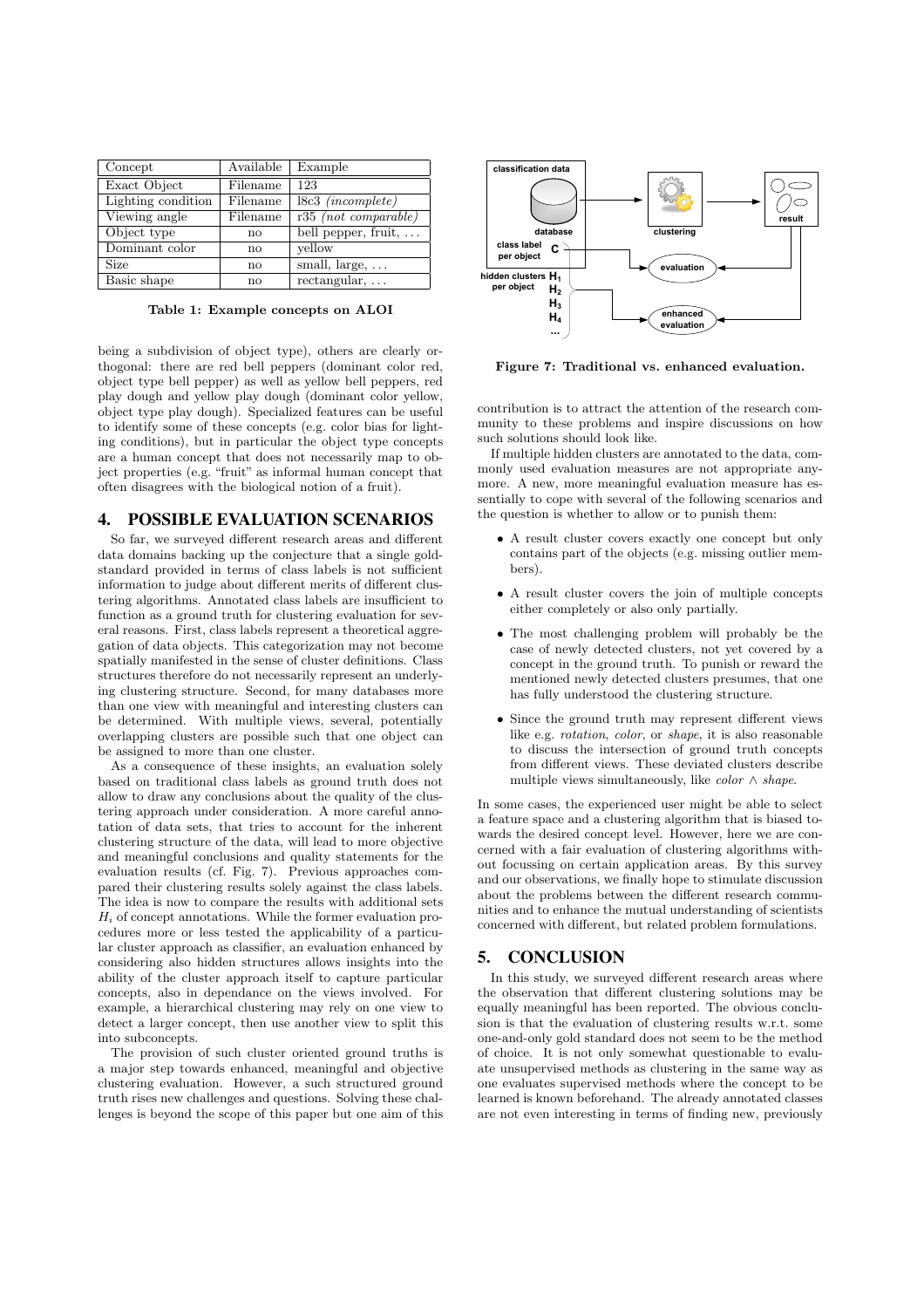unknown knowledge. And this is, after all, the whole point in performing unsupervised methods in data mining [22].

We conjecture that it is an inherent flaw in design of clustering algorithms if the researcher designing the algorithm evaluates it only w.r.t. the class labels of classification data sets. It is an important difference between classifiers and clustering algorithms that most classification algorithms aim at learning borders of separation of different classes while clustering algorithms aim at grouping similar objects together. Hence the design of clustering algorithms oriented towards learning a class structure may be strongly biased in the wrong direction.

It could actually be a good and desirable result if a clustering algorithm detects structures that deviate considerably from annotated classes. If it is a good and interesting result, the clustering algorithm should not be punished for deviating from the class labels. The judgment on new clustering results, however, requires difficult and time-consuming validation based on external domain-knowledge beyond the existing class-labels. Here, we are interested in the discussion of requirements for an evaluation tool allowing for enhancement of annotated concepts and hence allowing for an evaluation adapted to new insights on well-studied data sets. Evaluation of clustering algorithms should then assess how well a clustering algorithm can rediscover clustering (not class!) structures that are already known or, if they are unknown, comprehensible and validated by insight. Such new structures should then be annotated in benchmark data sets in order to include the new knowledge in future evaluations of new algorithms. Our vision is hence to provide a repository for clustering benchmark data sets that are studied and annotated — and that are continued being studied and annotated — in order to facilitate enhanced possibilities of evaluation truly considering the observations reported but not yet fully taken into account in different research areas: classes and clusters are not the same.

## Acknowledgment

This work has been supported in part by the UMIC Research Centre, RWTH Aachen University, Germany.

# 6. REFERENCES

- [1] E. Achtert, C. Böhm, P. Kröger, and A. Zimek. Mining hierarchies of correlation clusters. In *Proc. SSDBM*, 2006.
- [2] E. Achtert, C. Böhm, H.-P. Kriegel, P. Kröger, I. Müller-Gorman, and A. Zimek. Detection and visualization of subspace cluster hierarchies. In *Proc. DASFAA*, 2007.
- [3] E. Achtert, C. Böhm, H.-P. Kriegel, P. Kröger, and A. Zimek. Deriving quantitative models for correlation clusters. In *Proc. KDD*, 2006.
- [4] E. Achtert, C. Böhm, H.-P. Kriegel, P. Kröger, and A. Zimek. On exploring complex relationships of correlation clusters. In *Proc. SSDBM*, 2007.
- [5] R. Agrawal, J. Gehrke, D. Gunopulos, and P. Raghavan. Automatic subspace clustering of high dimensional data for data mining applications. In *Proc. SIGMOD*, 1998.
- [6] F. Al-Shahrour, R. Diaz-Uriarte, and J. Dopazo. FatiGO: a web tool for finding significant associations

of Gene Ontology terms with groups of genes. *Bioinformatics*, 20(4):578–580, 2004.

- [7] M. Ankerst, M. M. Breunig, H.-P. Kriegel, and J. Sander. OPTICS: Ordering points to identify the clustering structure. In *Proc. SIGMOD*, 1999.
- [8] M. Ashburner, C. A. Ball, J. A. Blake, D. Botstein, H. Butler, J. M. Cherry, A. P. Davis, K. Dolinski, S. S. Dwight, J. T. Eppig, M. A. Harris, D. P. Hill, L. Issel-Tarver, A. Kasarskis, S. Lewis, J. C. Matese, J. E. Richardson, M. Ringwald, G. M. Rubin, and G. Sherlock. Gene ontology: tool for the unification of biology. The Gene Ontology Consortium. *Nat. Genet.*,  $25(1):25-29, 2000.$
- [9] I. Assent, R. Krieger, E. Müller, and T. Seidl. DUSC: dimensionality unbiased subspace clustering. In *Proc. ICDM*, 2007.
- [10] I. Assent, R. Krieger, E. Müller, and T. Seidl. INSCY: indexing subspace clusters with in-process-removal of redundancy. In *Proc. ICDM*, 2008.
- [11] Z. Barutcuoglu, R. E. Schapire, and O. G. Troyanskaya. Hierarchical multi-label prediction of gene function. *Bioinformatics*, 22(7):830–836, 2006.
- [12] M. R. Boutell, J. Luo, X. Shen, and C. M. Brown. Learning multi-label scene classification. *Pattern Recognition*, 37(9):1757–1771, 2004.
- [13] L. Cai and T. Hofmann. Hierarchical document categorization with support vector machines. In *Proc. CIKM*, 2004.
- [14] S. Chakrabarti, B. Dom, R. Agrawal, and P. Raghavan. Scalable feature selection, classification and signature generation for organizing large text databases into hierarchical topic taxonomies. *VLDB J.*, 7(3):163–178, 1998.
- [15] S. V. Chakravarthy and J. Ghosh. Scale-based clustering using the radial basis function network. *IEEE TNN*, 7(5):1250–1261, 1996.
- [16] C. H. Cheng, A. W.-C. Fu, and Y. Zhang. Entropy-based subspace clustering for mining numerical data. In *Proc. KDD*, pages 84–93, 1999.
- [17] A. Clare and R. King. Knowledge discovery in multi-label phenotype data. In *Proc. PKDD*, 2001.
- [18] A. Clare and R. King. How well do we understand the clusters found in microarray data? *In Silico Biol.*, 2(4):511–522, 2002.
- [19] Y. Cui, X. Z. Fern, and J. G. Dy. Non-redundant multi-view clustering via orthogonalization. In *Proc. ICDM*, 2007.
- [20] S. Datta and S. Datta. Methods for evaluating clustering algorithms for gene expression data using a reference set of functional classes. *BMC Bioinformatics*, 7(397), 2006.
- [21] I. Davidson and Z. Qi. Finding alternative clusterings using constraints. In *Proc. ICDM*, 2008.
- [22] U. Fayyad, G. Piatetsky-Shapiro, and P. Smyth. Knowledge discovery and data mining: Towards a unifying framework. In *Proc. KDD*, 1996.
- [23] E. B. Fowlkes and C. L. Mallows. A method for comparing two hierarchical clusterings. *JASA*, 78(383):553–569, 1983.
- [24] A. Frank and A. Asuncion. UCI machine learning repository, 2010. http://archive.ics.uci.edu/ml.